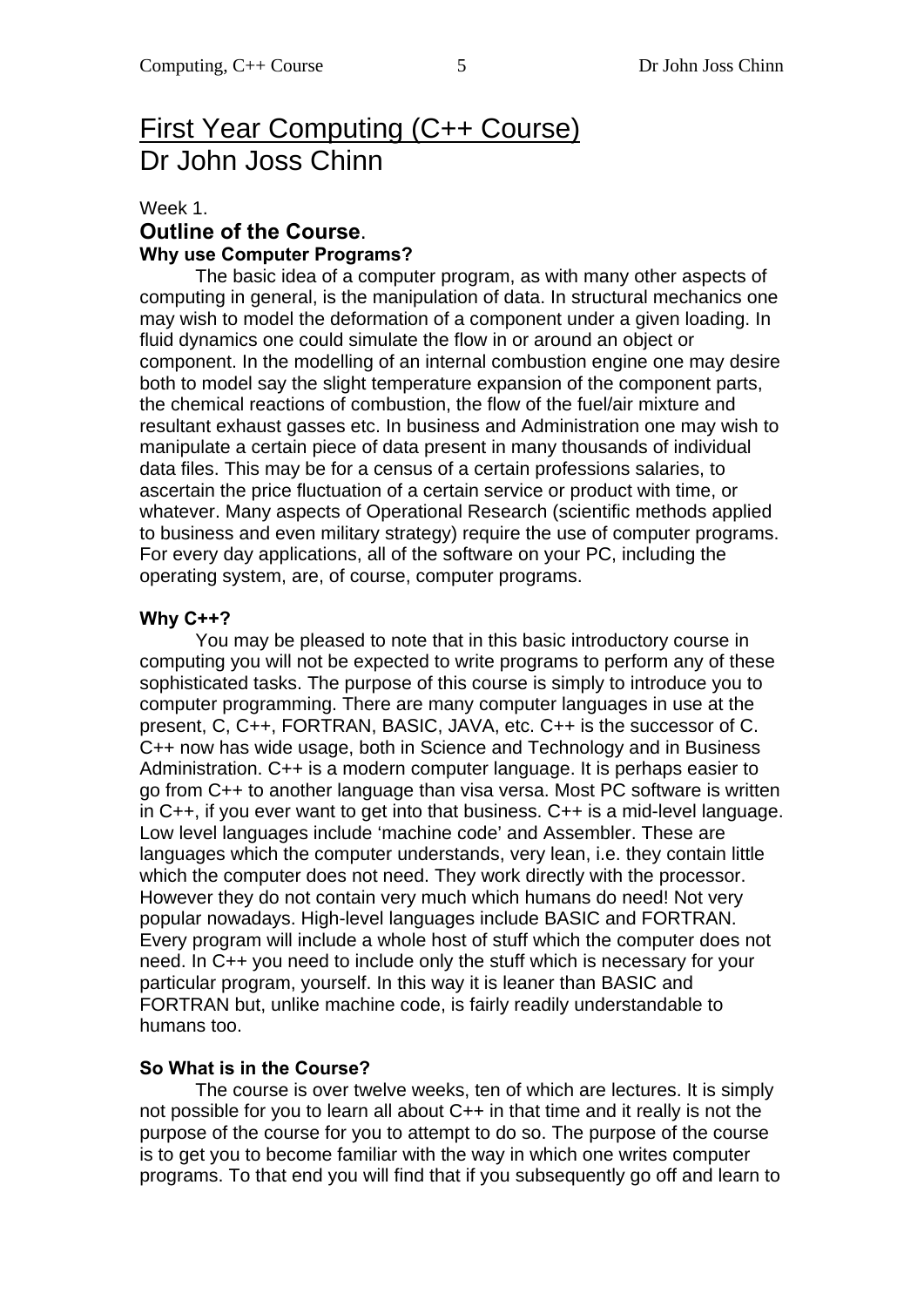write computer programs in FORTRAN or BASIC or whatever, then the methods that you will have learned in this course will be of benefit to you. Eight of the ten weeks of lectures are dedicated to learning about C++. Within those eight weeks you will also learn a little of how to implement a computer programs to perform certain tasks which you will need in your engineering profession. For instance, solving for the roots of an algebraic equation using the Newton-Raphson method, or how to rearrange a list of numbers into ascending or descending order, in a 'Bubble Sort', routine, also how to multiply two matrices, etc. During the other two lecture weeks you will learn (a) how to solve simultaneous equations using matrices in a computer program, "Gaussian Elimination with Partial Pivoting" and (b) how to find an equation to fit a smooth curve to a set of given data points using "Natural Cubic Splines", this will actually be for your assignment.

### **Which Books?**

 We will be writing basic 'console' applications, and not visual (windows) applications, within Borland C++ Builder. That is the name of the 'compiler', the PC software package which turns your 'source code' (your C++ program, filename.cpp) into a usable executable (filename.exe). As far as text books for the course is concerned, my advice is the following. Take a good look around the bookshops to see what you find is the easiest book for you to get along with. You will not have trouble finding books on C++! You may find that the cheapest source is the web. For instance www.amazon.co.uk or www.bol.com. You will also need to find some books on Numerical Methods (e.g. "Numerical Analysis". Richard Burden and Douglas Faires. Pub: Prindle Webber and Schmidt) and Linear Algebra (e.g. "Elementary Linear Algebra". Stanley Grossman. Pub: Wadworth).

## **History of Computing**

 Many books have been written on the history of computing. Again, look on the web. I only intend to write a page or two on this!

## **Computers**

- **Abacus**, used in China for three or four thousand years, maybe older.
- **Stonehenge**, an astronomical calculator (depending on who you read!), built between 1900 to 1600 BC.
- **Quipus** (knotted cords), Incas, South America about 500 years ago.
- **Napiers Bones and Logarithms**. John Napier, Scotland 1550-1617.
- **Slide Rule**. Early seventeenth century, some place.
- **Pascal's Adder**. Blaise Pascal, France, 1642. Gears and wheels, invented to calculate taxes.
- **Leibnitz's Calculator.** Gottfried Wilhelm von Leibnitz, Germany, 1670. Similar to Pascal's but more reliable and accurate. Addition, subtraction, multiplication and division. Not changed much for the next hundred years. Things are a bit different today!
- **Weaving Loom**. Joseph Marie Jacquard, France, 1801. First to use the 'stored program concept', metal cards with holes in them to direct the pattern of the cloth. Eleven thousand produced in first ten years.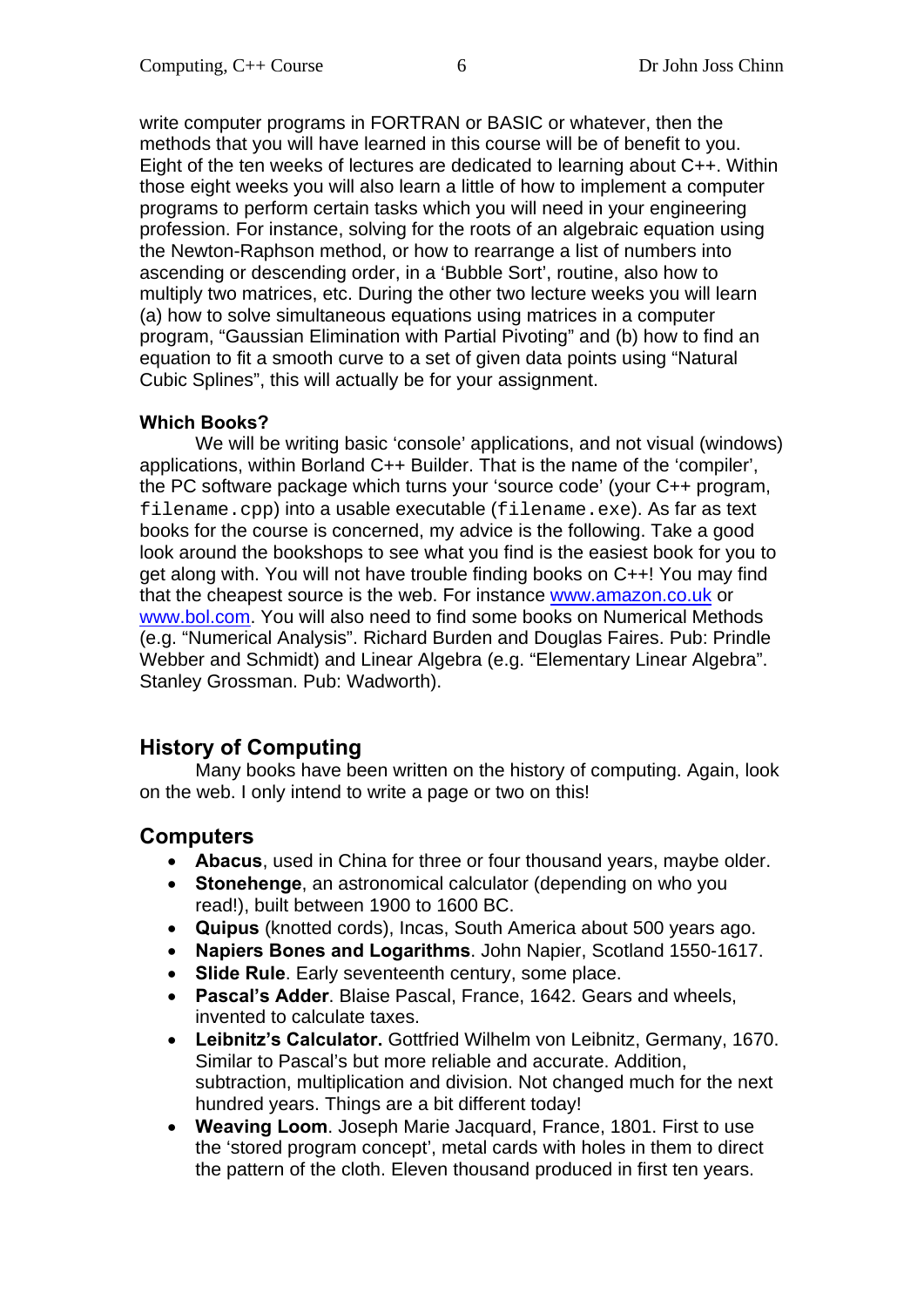- **Difference Engine**. Charles Babbage, England, 1822. Used the stored program concept. Used to calculate polynomials. Military use:- height and distance of projectiles, etc.
- **Analytical Engine**. Babbage and Ada Augusta (the first programmer).
- **Punched card system similar to Babbages**. Herman Hollerith, USA. Used to compile the 1890 census. Used 'electrical sensors'.
- **International Business Machines**. Hollerith formed his own company in 1896. This became IBM in 1924.
- **Mark I**. Howard Aiken et al, USA, 1944. Babbage's Analytical Engine with electronics.
- **ENIAC**. John Astanasoff, Iowa State Uni., 1942. First totally electronic computer. Contained 18,000 thermionic valves and 1,500 relays. 20' x 40'. About 1,000 times faster than the Mark I. Military use.
- **UNIVAC**. J. P. Eckert and J. WE. Mauchly, Pennsylvania Uni., 1951. First commercially available general computer to be sold to science and industry. Programs had to be 'wired' in, using a sort of switchboard. Lots of 'down' time! Six figure price tag.
- **IBM 7090**. 1959. Used transistors in place of vacuum tubes. First 'Second-Generation' computer. Smaller, used less power and generated less heat.
- **IBM PDP-8.**1963, first minicomputer. \$18,000.
- **IBM System/360.** 1964. First third generation computer, using integrated circuits. You may have spotted that this would have been a good time to buy IBM shares!
- **Intel 4004 Microprocessor**. Robert Noyce, 1971. Contained many thousands of transistors. A very large scale integrated circuit (VLSI). This was essentially the start of the fourth generation of computers.
- **Apple II**. Steven Jobs and Steve Wozniak, 1977. One of the earliest viable Personal Computers (PC's). This was followed by the first IBM PC in 1981.

## **Software**

- **UNIX**. 1971. First operating system. Used in all types of computers from PC's to main frames. Very widely used today.
- **MS-DOS.** Microsoft. 1981. Operating System for PC's. A few years later Apple and then Microsoft produced Graphical User Interfaces (GUI's) to their operating systems, i.e. windows. This would have been a good time to buy Microsoft shares!
- **LINUX**. Linus Torvalds, Helsinki Uni., 1991. UNIX type operating system for PC's. Free on the internet. Difficult to set-up, but reportedly more stable than Windows. Going from strength to strength but for Geeks (you need to know what you are doing to use it effectively).
- **FORTRAN**. (FORmula TRANslation). Developed for the IBM 704 by John Backus et al, 1954-56. One of the earliest high level languages. Fourth revision by 1962. Fifth revision in 1977 "FORTRAN 77". This is in general use today, as are "FORTRAN 90" and "FORTRAN 95".
- **BASIC, COBOL, PASCAL**. All developed at a similar time
- **ALGOL 60**. first high-level block structured language, similar to C. 1960.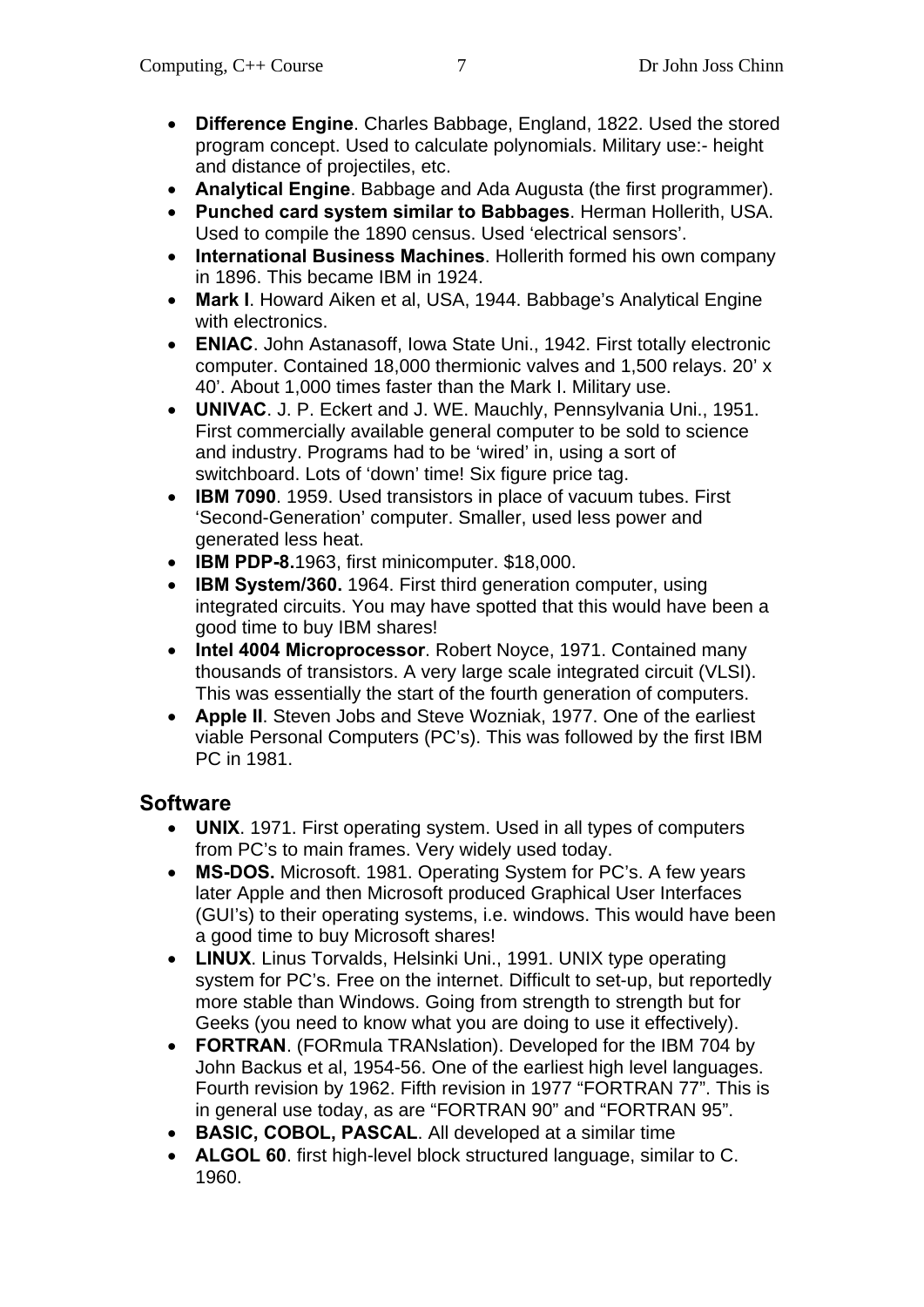- **BCPL.** Martin Richards, Cambridge, Late 1960's. used on UNIX operating system. Early block-structured language.
- **B**. (for Bell). Developed at AT&T Bell labs, from BCPL, for the UNIX OS on a DEC PDP-11. 1970.
- **C**. (i.e. "not B", an inspired name!) 1972. Dennis Ritchie. AT&T Bell. In 1983 the American National Standards Institute (ANSI) standardised C for all types of computers. A program written in C ought therefore to be portable between PC's, workstations and mainframes. A similar standardisation process took place with FORTRAN. ANSI C was finally arrived at as the standard in 1989.
- **C++**. I will simply cut and paste the blurb from the AT&T Bell web site! (www.att.com/technology/history/chronolog/83cplus.html):-

Tired of the lack of expressiveness of mainstream programming languages of the day and of the slowness of experimental languages, AT&T researcher Bjarne Stroustrup built the first version of C++ in **1983**. C++ combines the expressive power of OOP (object-oriented programming) with the speed, compactness, and flexibility of C, its systems programming language predecessor, which was invented at AT&T ten years earlier. C++ matches C in efficiency and adds facilities for building larger, more easily maintained, and more reliable systems.

Stroustrup's creation, originally intended to improve the working lives of his colleagues, rapidly became one of the most influential programming languages in industry and academia worldwide. Today, upwards of a million programmers use C++ to write software for machines ranging from PCs to supercomputers. If you have used a computer, you have almost certainly used a program written in C++. Most PC and internet users do so daily. C++ is even used for software in gadgets such as cameras and elevators which are not usually associated with computers and programming.

At AT&T, C++ has become embedded in transmission, switching, and operations systems. C++ is also used in scientific programming, data analysis, simulation, and other mainstays of telecommunications research. Constant research and refinement have kept C++ in the front line of systems development to this day.

# **Starting a Console Application in Borland C++**

- Go to **START → Programs → Compilers → Borland C++ 5.02 (Windows NT only) → Borland C++**
- From **File** (on the menu bar, top left) select **New** and then **Project.**  This opens a window (shown over the page) in which you need to do the following:-
- Alter the Project Path Name field type to read **C:\work\hello.ide,** for instance
- In the Target Name field type **hello**
- Alter the Target Model field to **Console**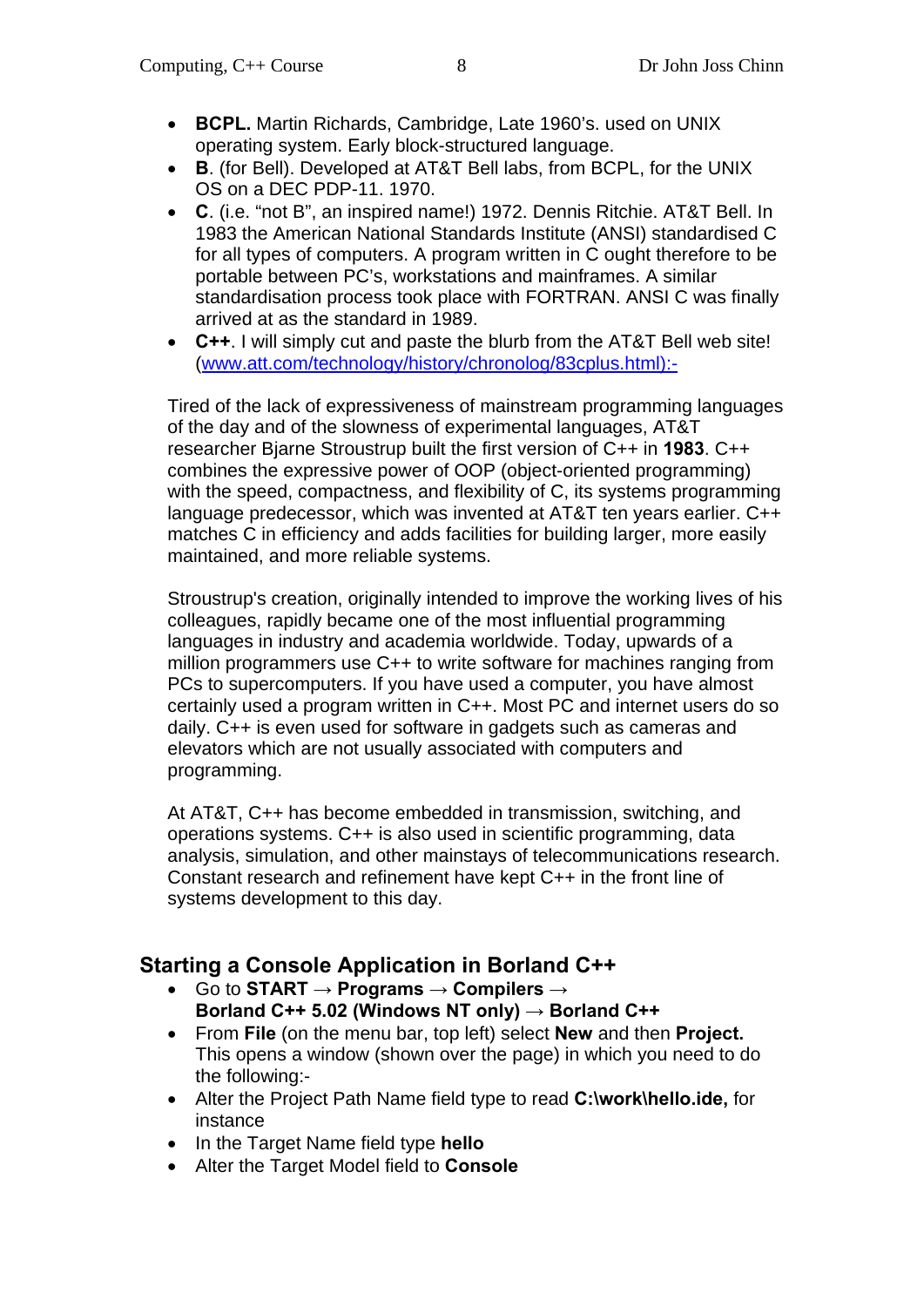On the right of this window are some buttons. One labelled **Advanced** (little red hat with a propeller on it, [yeah, I know]) uncheck the **.rc** and **.def** boxes.

| <b>New Target</b>                                  |                                     |                            |
|----------------------------------------------------|-------------------------------------|----------------------------|
| Project Path and Name:                             |                                     | Full Path to               |
|                                                    |                                     | Project - with             |
| ∐arget Name:∘                                      |                                     | Extension .ide             |
|                                                    |                                     |                            |
|                                                    |                                     | Enter Filename             |
| Target Type:                                       | Frameworks:                         | without Extension          |
| Application [.exe]<br>Dynamic Library [.dll]       | $\nabla$ Class Library $\Gamma$ MFC |                            |
| EasyWin [.exe]<br>Static Library (for .exe) [.lib] | C32<br>$\Box$ OCF                   |                            |
| Static Library (for .dll) [.lib]                   | $C_{-4.8}$<br>$\Gamma$ owl          |                            |
| Import Library [.lib]                              | Controls:                           |                            |
| Platform.                                          | $\Gamma$ BWCC<br>$\Gamma$ VBX       |                            |
| Win32                                              | $\sqsubset$ CTL3D                   | Make Sure the              |
| Target Model:                                      | <b>Elbraries:</b>                   | <b>Console Application</b> |
| Console                                            |                                     | is Selected                |
|                                                    | C Dynamic<br>$\cap$ Static          |                            |
|                                                    | Djagnostic<br>Multithread           |                            |
| <b>Target Expert</b>                               |                                     |                            |
|                                                    |                                     |                            |

| Leave the .cpp                             | <b>Advanced Options</b>                                        |              |
|--------------------------------------------|----------------------------------------------------------------|--------------|
| node button<br>checked                     | — Initial Nodes:<br>$\bullet$ .cpp Node<br>$\mathbb C$ .c Node | OK<br>Cancel |
| Uncheck the .rc<br>and the .def<br>huttons | C No Source Node<br>.rc                                        | Help         |

- Click OK in the advanced options and OK on the project window. This will open a window on the right of the screen.
- You should see an icon marked **hello.cpp.** Highlight this and press return. This will open a window for your source code. (Phew!)
- DO NOT INCLUDE "using namespace std;" at the top of your source code. (More about this next week.)
- Once you have typed in the source code (examples below). You need to 'build' the project to produce an executable. Go to 'project' on the menu bar and select 'build project'
- You then need to run the executable. Go to 'project' on the menu bar and select 'run'.

### **Input and Output. Some Examples**

 Let us look at a couple of simple examples of C++ programs. The first one simply prints out the words "Hello World!" to the computer screen, within a DOS box. This could be called hello.cpp.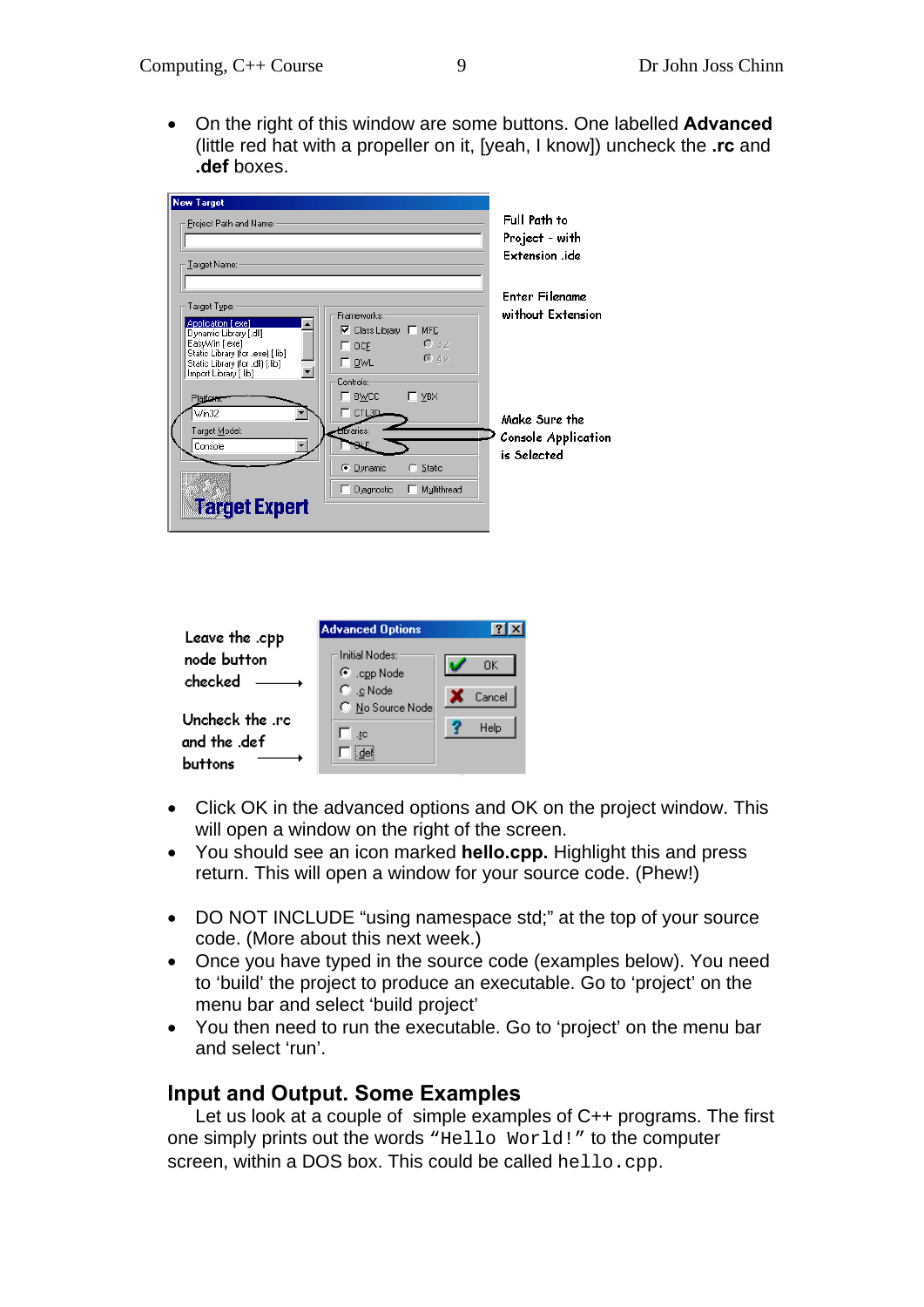```
#include<iostream> //needed for input and output 
#include<conio> //needed for getch(); 
void main() 
{ 
   cout<<"Hello World!"<<endl; 
  getch(); //just waits for a key press 
}
```
Let us break this down into its component parts.

- The two lines at the top of the program are called headers. They contain extra source code which you need for your program. The first one, iostream, is necessary for input and output. The second one, conio, is necessary for the line  $qetch()$ ; All that  $qetch()$ does is make the program wait for input before continuing. Oddly enough you wouldn't need this line in the Microsoft C++ compiler. So you wouldn't need to include the header conio in Microsoft C++. So much for portability!
- Every C++ program contains a  $\text{main}( ) \{ \}$  function. The stuff which goes into the function is contained within the two curly brackets.
- The bit that dos the work, for this program, is contained in the line, cout<<"Hello World!"<<endl; What this does is 'stream' out the text contained between the double quote marks. At the end of the line the word endl just puts in a carriage return, i.e. makes the cursor go to the next line.
- An important point is that most of the lines in a C++ source file end with a semi-colon (;).
- The text beginning with the two forward slashes  $\left(\frac{1}{1}\right)$  are simply comments.

Let us look at a slightly more complicated C++ source file.